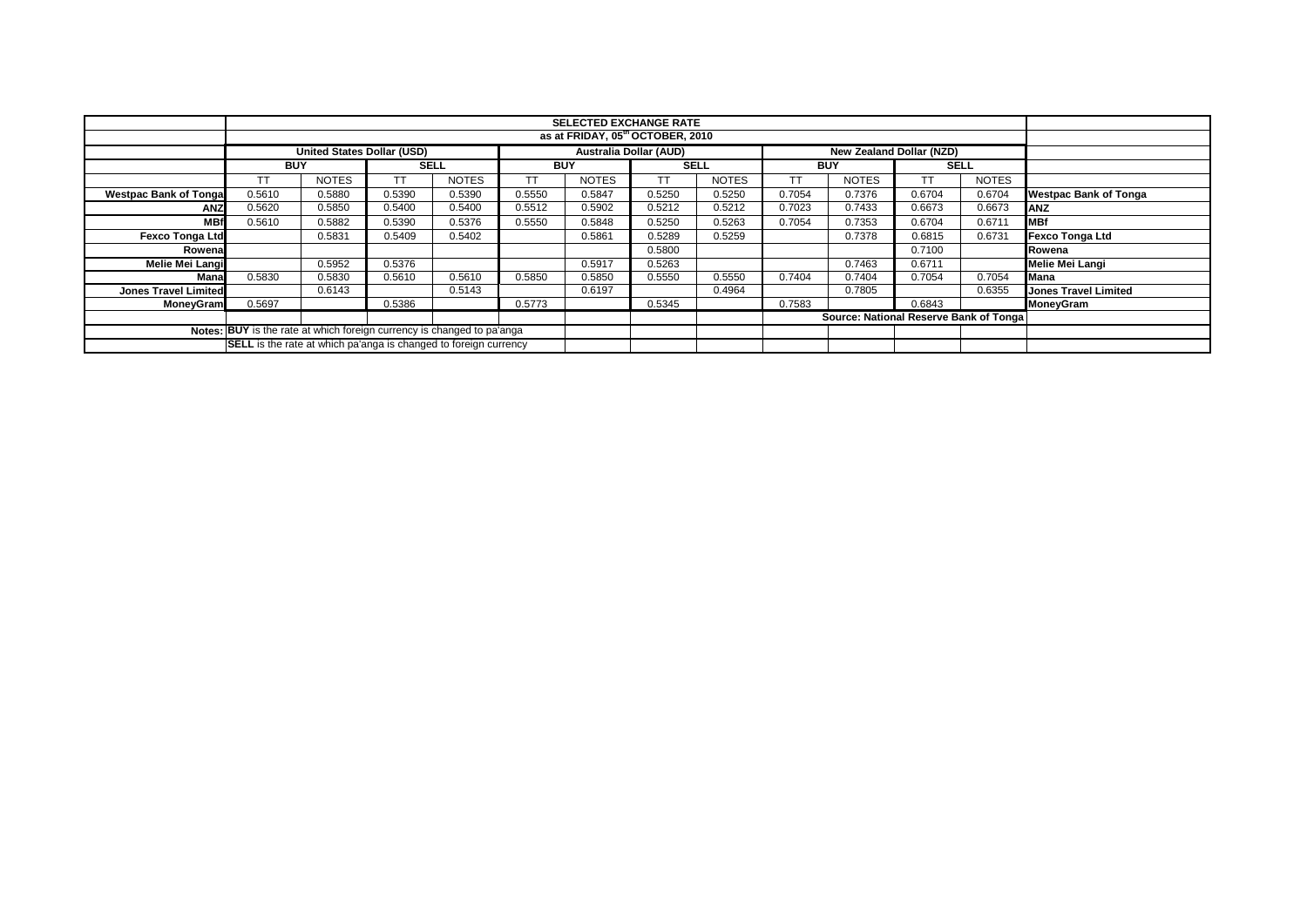| <b>SELECTED EXCHANGE RATE</b>                                          |                                                                         |                                                |        |              |        |                               |        |              |        |                                        |                                 |              |                              |
|------------------------------------------------------------------------|-------------------------------------------------------------------------|------------------------------------------------|--------|--------------|--------|-------------------------------|--------|--------------|--------|----------------------------------------|---------------------------------|--------------|------------------------------|
|                                                                        |                                                                         |                                                |        |              |        |                               |        |              |        |                                        |                                 |              |                              |
|                                                                        |                                                                         | as at FRIDAY, 12 <sup>th November</sup> , 2010 |        |              |        |                               |        |              |        |                                        |                                 |              |                              |
|                                                                        |                                                                         |                                                |        |              |        |                               |        |              |        |                                        |                                 |              |                              |
|                                                                        |                                                                         | <b>United States Dollar (USD)</b>              |        |              |        | <b>Australia Dollar (AUD)</b> |        |              |        |                                        | <b>New Zealand Dollar (NZD)</b> |              |                              |
|                                                                        | <b>BUY</b>                                                              |                                                |        | <b>SELL</b>  |        | <b>BUY</b>                    |        | <b>SELL</b>  |        | <b>BUY</b>                             |                                 | <b>SELL</b>  |                              |
|                                                                        | TT                                                                      | <b>NOTES</b>                                   |        | <b>NOTES</b> | тт     | <b>NOTES</b>                  | TТ     | <b>NOTES</b> |        | <b>NOTES</b>                           | TT                              | <b>NOTES</b> |                              |
| <b>Westpac Bank of Tongal</b>                                          | 0.5593                                                                  | 0.5861                                         | 0.5373 | 0.5373       | 0.5626 | 0.5931                        | 0.5326 | 0.5326       | 0.7169 | 0.7503                                 | 0.6819                          | 0.6819       | <b>Westpac Bank of Tonga</b> |
| <b>ANZ</b>                                                             | 0.5602                                                                  | 0.5832                                         | 0.5382 | 0.5382       | 0.5587 | 0.5977                        | 0.5287 | 0.5287       | 0.7131 | 0.7541                                 | 0.6781                          | 0.6781       | <b>ANZ</b>                   |
| <b>MBf</b>                                                             | 0.5593                                                                  | 0.5848                                         | 0.5373 | 0.5376       | 0.5626 | 0.5917                        | 0.5326 | 0.5319       | 0.7169 | 0.7519                                 | 0.6819                          | 0.6803       | <b>MBf</b>                   |
| <b>Fexco Tonga Ltd</b>                                                 |                                                                         | 0.5812                                         | 0.5449 | 0.5384       |        | 0.5941                        | 0.5417 | 0.5331       |        | 0.7491                                 | 0.7001                          | 0.6834       | <b>Fexco Tonga Ltd</b>       |
| Rowenal                                                                |                                                                         |                                                |        |              |        |                               | 0.5800 |              |        |                                        | 0.7100                          |              | Rowena                       |
| Melie Mei Langi                                                        |                                                                         | 0.5952                                         | 0.5376 |              |        | 0.6024                        | 0.5319 |              |        | 0.7634                                 | 0.6803                          |              | Melie Mei Langi              |
| <b>Jones Travel Limited</b>                                            |                                                                         | 0.6128                                         |        | 0.5130       |        | 0.6192                        |        | 0.4959       |        | 0.7854                                 |                                 | 0.6400       | Jones Travel Limited         |
| Mana                                                                   | 0.5813                                                                  | 0.5813                                         | 0.5593 | 0.5593       | 0.5926 | 0.5926                        | 0.5626 | 0.5626       | 0.7519 | 0.7519                                 | 0.7169                          | 0.7169       | Mana                         |
| <b>MoneyGram</b>                                                       | 0.5697                                                                  |                                                | 0.5386 |              | 0.5773 |                               | 0.5345 |              | 0.7583 |                                        | 0.6843                          |              | MoneyGram                    |
|                                                                        |                                                                         |                                                |        |              |        |                               |        |              |        | Source: National Reserve Bank of Tonga |                                 |              |                              |
| Notes: BUY is the rate at which foreign currency is changed to pa'anga |                                                                         |                                                |        |              |        |                               |        |              |        |                                        |                                 |              |                              |
|                                                                        | <b>SELL</b> is the rate at which pa'anga is changed to foreign currency |                                                |        |              |        |                               |        |              |        |                                        |                                 |              |                              |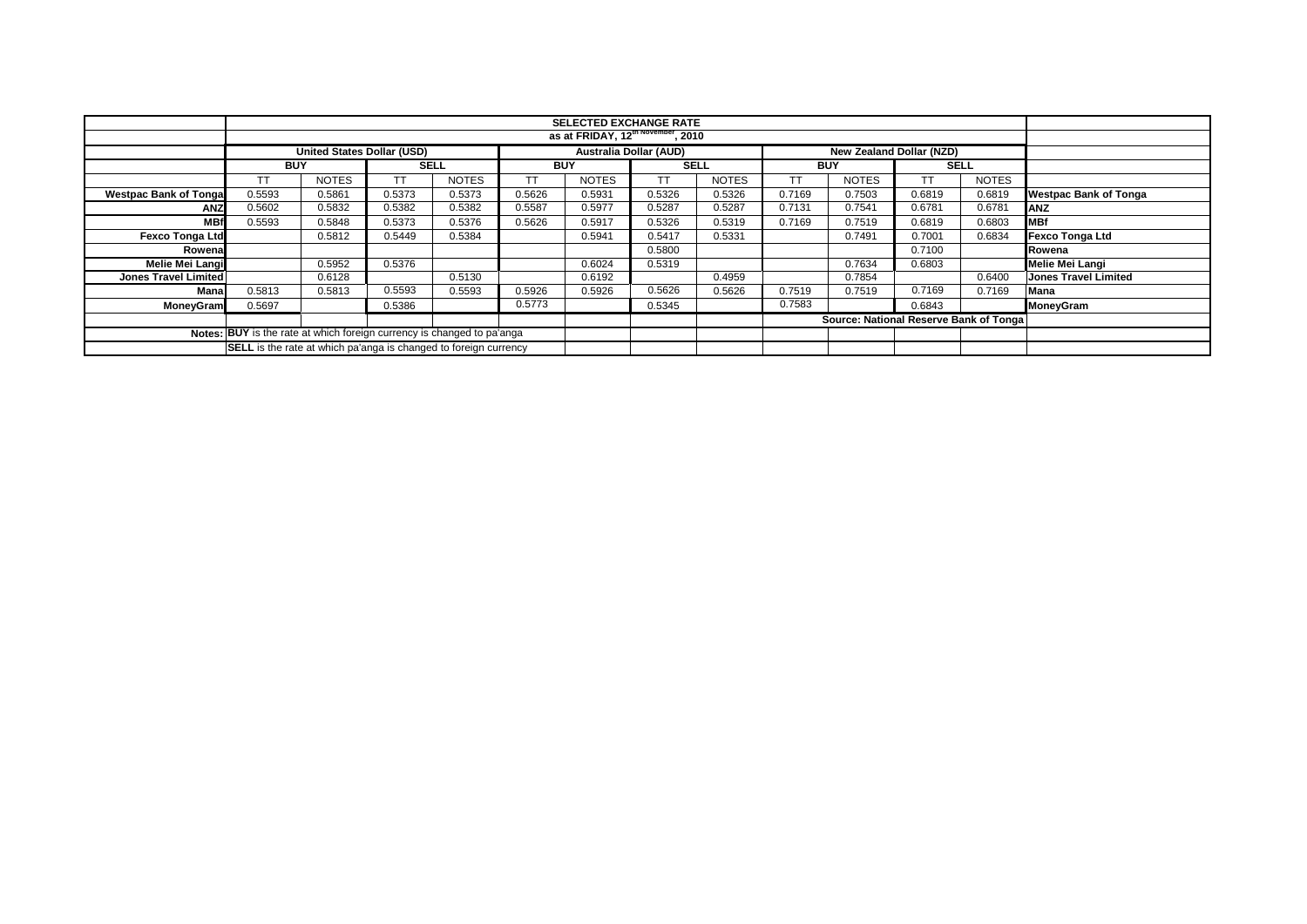|                                                                        |                                                                                         |              |             |              |        | <b>SELECTED EXCHANGE RATE</b> |             |              |            |                                        |             |              |                              |
|------------------------------------------------------------------------|-----------------------------------------------------------------------------------------|--------------|-------------|--------------|--------|-------------------------------|-------------|--------------|------------|----------------------------------------|-------------|--------------|------------------------------|
|                                                                        | as at FRIDAY, 19 <sup>th November</sup> , 2010                                          |              |             |              |        |                               |             |              |            |                                        |             |              |                              |
|                                                                        | <b>United States Dollar (USD)</b><br>New Zealand Dollar (NZD)<br>Australia Dollar (AUD) |              |             |              |        |                               |             |              |            |                                        |             |              |                              |
|                                                                        | <b>BUY</b>                                                                              |              | <b>SELL</b> |              | BUY    |                               | <b>SELL</b> |              | <b>BUY</b> |                                        | <b>SELL</b> |              |                              |
|                                                                        | TΤ                                                                                      | <b>NOTES</b> | TT.         | <b>NOTES</b> | TT     | <b>NOTES</b>                  | TT          | <b>NOTES</b> |            | <b>NOTES</b>                           |             | <b>NOTES</b> |                              |
| <b>Westpac Bank of Tonga</b>                                           | 0.5623                                                                                  | 0.5894       | 0.5403      | 0.5403       | 0.5701 | 0.6016                        | 0.5401      | 0.5401       | 0.7227     | 0.7566                                 | 0.6877      | 0.6877       | <b>Westpac Bank of Tonga</b> |
| <b>ANZ</b>                                                             | 0.5633                                                                                  | 0.5863       | 0.5413      | 0.5413       | 0.5666 | 0.6056                        | 0.5366      | 0.5366       | 0.7194     | 0.7604                                 | 0.6844      | 0.6844       | <b>JANZ</b>                  |
| <b>MBf</b>                                                             | 0.5623                                                                                  | 0.5882       | 0.5403      | 0.5405       | 0.5701 | 0.6024                        | 0.5401      | 0.5405       | 0.7227     | 0.7576                                 | 0.6877      | 0.6897       | <b>MBf</b>                   |
| <b>Fexco Tonga Ltd</b>                                                 |                                                                                         | 0.5844       | 0.5461      | 0.5415       |        | 0.6024                        | 0.5477      | 0.5405       |            | 0.7558                                 | 0.7030      | 0.6895       | Fexco Tonga Ltd              |
| Melie Mei Langi                                                        |                                                                                         | 0.5952       | 0.5405      |              |        | 0.6098                        | 0.5405      |              |            | 0.7692                                 | 0.6897      |              | Melie Mei Langi              |
| Mana                                                                   | 0.5843                                                                                  | 0.5843       | 0.5623      | 0.5623       | 0.6001 | 0.6001                        | 0.5701      | 0.5701       | 0.7577     | 0.7577                                 | 0.7227      | 0.7227       | <b>Mana</b>                  |
| <b>Jones Travel Limited</b>                                            |                                                                                         | 0.6156       |             | 0.5155       |        | 0.6359                        |             | 0.511        |            | 0.7984                                 |             | 0.6518       | <b>Jones Travel Limited</b>  |
| MoneyGram                                                              | 0.5701                                                                                  |              | 0.5388      |              | 0.5834 |                               | 0.5402      |              | 0.7620     |                                        | 0.6876      |              | MoneyGram                    |
|                                                                        |                                                                                         |              |             |              |        |                               |             |              |            | Source: National Reserve Bank of Tonga |             |              |                              |
| Notes: BUY is the rate at which foreign currency is changed to pa'ang: |                                                                                         |              |             |              |        |                               |             |              |            |                                        |             |              |                              |
|                                                                        | SELL is the rate at which pa'anga is changed to foreign currency                        |              |             |              |        |                               |             |              |            |                                        |             |              |                              |